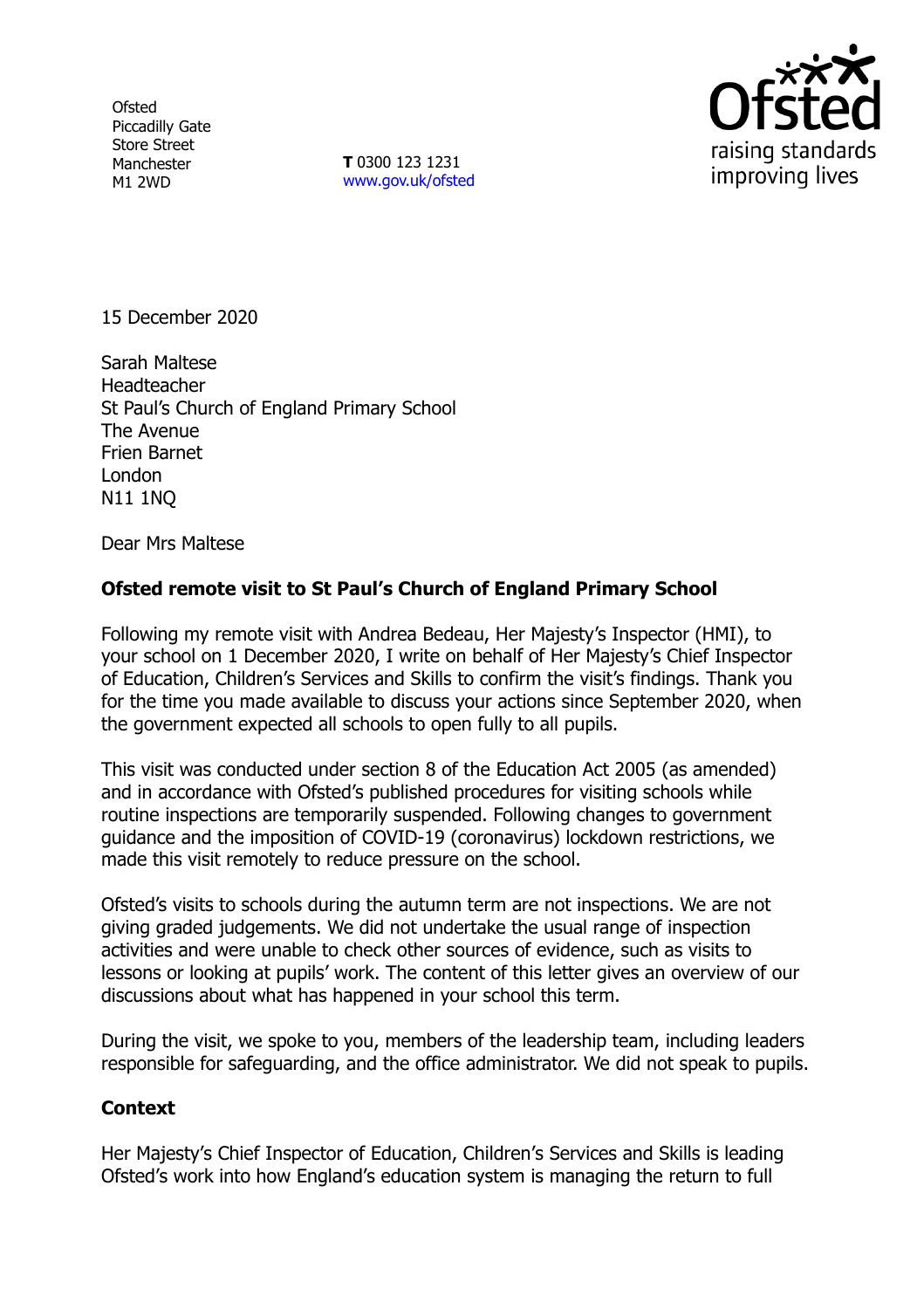

education for pupils, following an extended break in formal schooling due to the COVID-19 pandemic.

In undertaking this focused work, HMI are visiting a broad range of schools. HMI will visit a sample of:

- approximately 1,200 schools across all Ofsted grades (outstanding, good, requires improvement and inadequate)
- maintained schools, academies and free schools, special schools and centres of alternative provision, including those in cities, and coastal, town or rural communities.

The information from this visit will feed into Ofsted's national reporting so that the insights can be shared with the government and the education sector. We did not find any significant concerns during the visit. In such a case, an inspection report would be published on our website and available to parents and carers.

We did not consider your response to COVID-19 during the spring and summer terms 2020, when the school was not open to all pupils.

## **From this visit, inspectors noted that:**

- Since September 2020, approximately one quarter of pupils have studied from home at some point for a few days, to self-isolate.
- **Pupils are studying nearly all the school's usual subjects. Pupils are not** currently learning French so that additional time can be given to personal, social and health education (PSHE). You plan to return to the usual curriculum by summer term 2021.
- At the start of this term, leaders carried out checks on pupils' knowledge in reading, writing and mathematics in all year groups. You identified what pupils need to catch up on and where they need help to recall previous learning.
- Pupils, including in Nursery and Reception, need extra help with reading this year. You have increased the amount of time that pupils spend reading during the school day and you provide additional support to selected pupils.
- Leaders' checks have found that pupils have generally retained their mathematical calculations knowledge. Pupils are less confident in using what they know to solve mathematical problems. Teachers have adapted subject content this term in mathematics to focus on this.
- In writing, leaders identified that pupils need additional support in writing extended pieces of text. Teachers have adapted the writing curriculum to help pupils strengthen their fine motor skills and maintain their concentration.